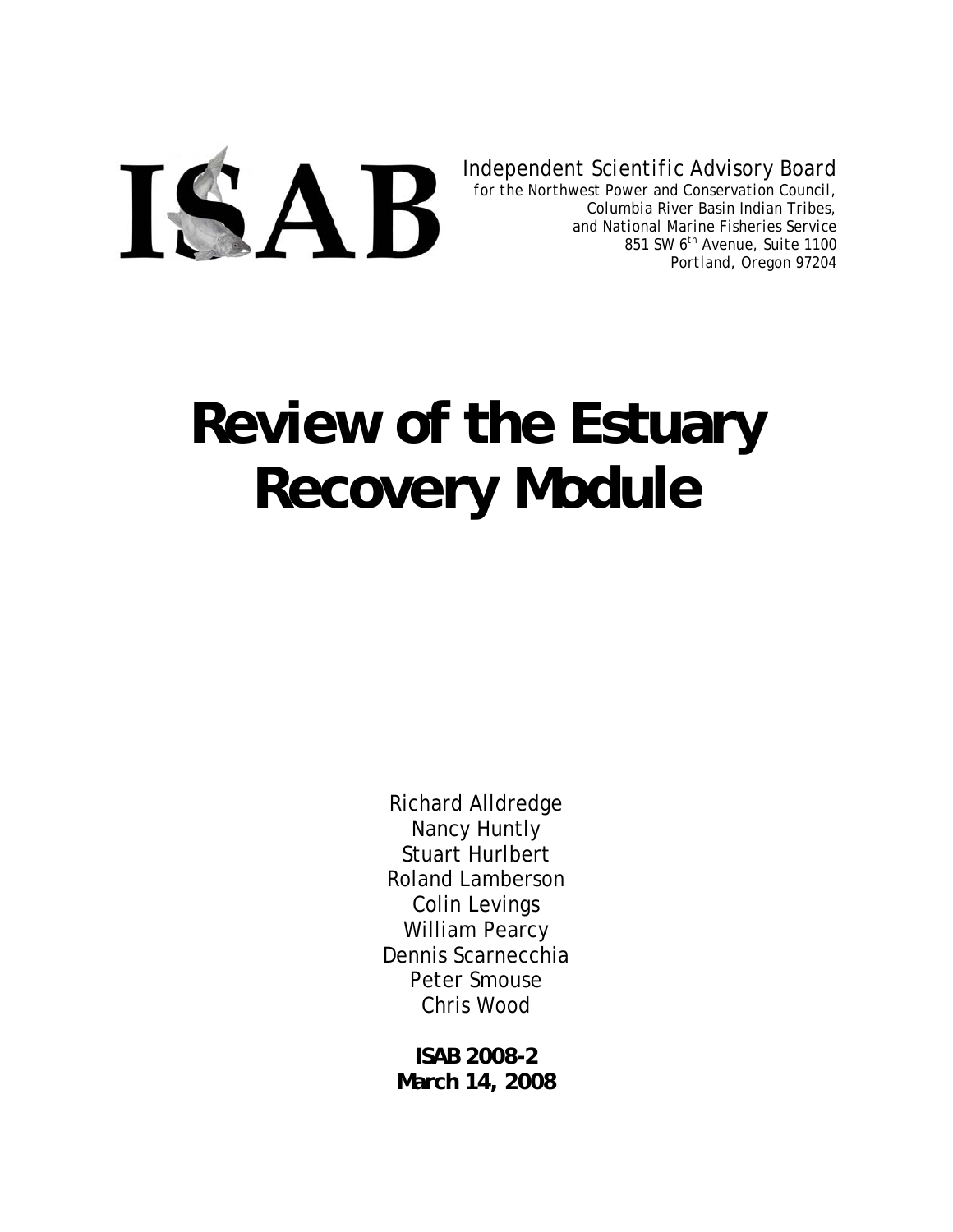# **ISAB Review of the Estuary Recovery Module**

### Contents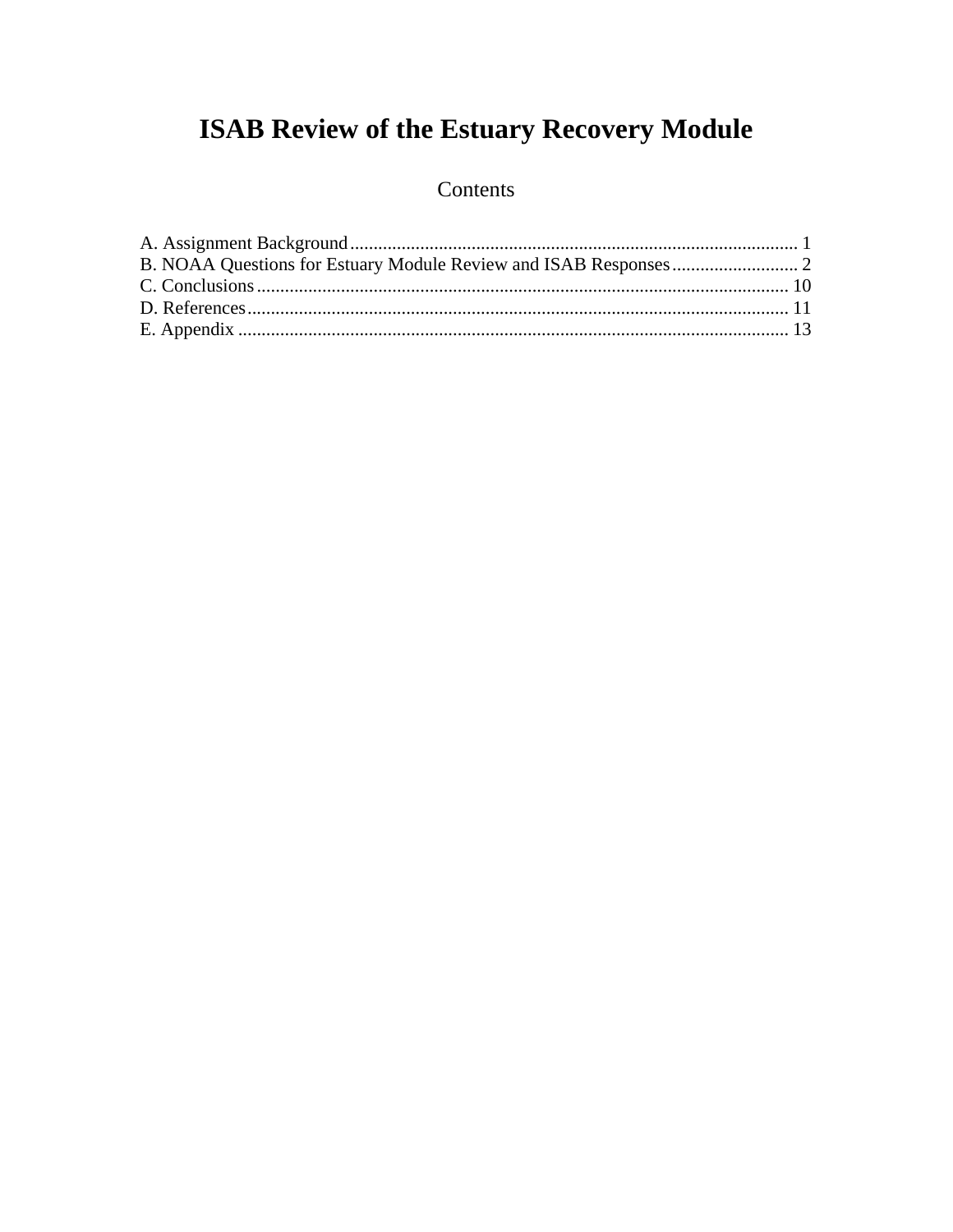## **ISAB Review of the Estuary Recovery Module**

#### **A. Assignment Background**

On November 27, 2007, the ISAB received an assignment from NOAA's Science and Research Director Dr. Usha Varanasi to provide a scientific review of the Columbia River Estuary ESA Recovery Plan Module for Salmon and Steelhead. The module was prepared under contract for NOAA's Northwest Regional Office to provide consistent treatment of the factors in the estuary that affect all listed salmon and steelhead in the Columbia River Basin. To inform the ISAB's review, Phil Trask (P.C Trask and Associates), the consultant that prepared the estuary module, gave a presentation to the ISAB in Portland on January 25 2008 and verbal responses to comments posed by ISAB members in their preliminary review.

The estuary module is intended to complement all Columbia River Basin salmon and steelhead recovery plans. Specifically, the purpose of the module is to identify and prioritize habitat-related management actions, that, if implemented, would reduce threats to salmon and steelhead in the Columbia River estuary and plume. The estuary module was prepared to link with the upstream recovery plans of the Federal Columbia River Power System (FCRPS) Biological Opinion as the estuary is a common area for all stocks in the Columbia River Basin.

In the context of the lower Columbia River management plans, the estuary module is said to be consistent with information in the Council's "Mainstem Lower Columbia River and Columbia River Estuary Subbasin Plan (NPCC, 2004), the Lower Columbia River Estuary Partnership's Comprehensive Conservation and Management Plan, and the Columbia River Estuary Study Taskforce's Columbia River Estuary Data Development Program. In addition, other ongoing planning processes will be using information from the estuary module to various degrees. These include the FCRPS Biological Opinion remand collaborative process and activities of the Lower Columbia Fish Recovery Board and Lower Columbia Stakeholders Group.

The importance of the Columbia River estuary habitats for juvenile and adult salmonids and our lack of scientific data from these areas have been recognized in several recent reviews by the ISAB and/or ISRP. These include a report on how estuary management fits into the Columbia River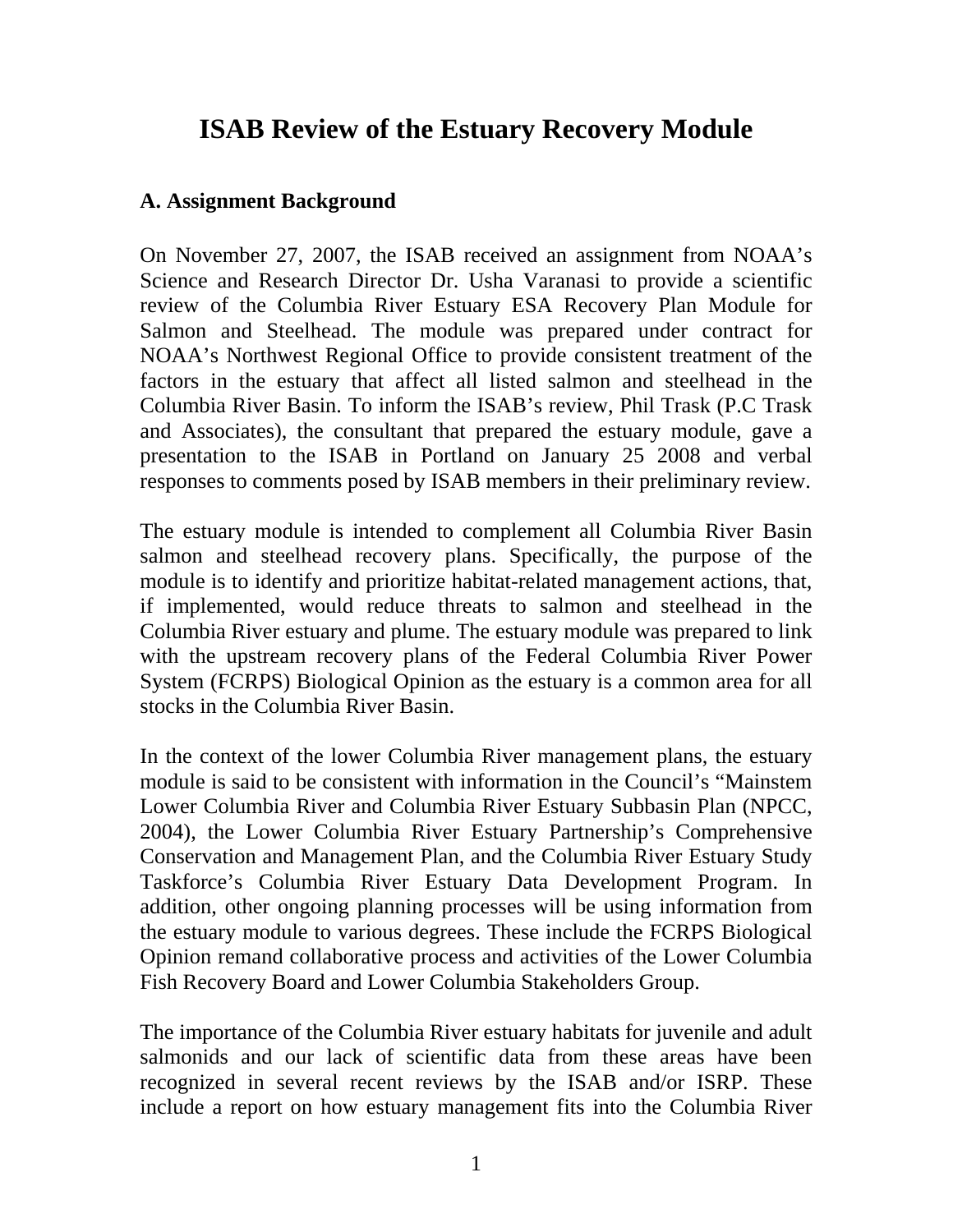Basin Fish and Wildlife Program (ISAB 2000-5) and the subbasin plans review (ISRP/ISAB 2004-13). The estuary also featured prominently recently in the ISAB report on human population impacts on Columbia River Basin Fish and Wildlife because of the concentrations of urban development in the lower river and estuary (ISAB 2007-3). The need for additional research, monitoring, and evaluation of estuarine restoration projects has been noted in recent ISRP Retrospective Reports (e.g., ISRP 2005-14).

To provide a focused review of the estuary module, NOAA proposed six questions, as per below. The ISAB responded to each in depth, as time allowed, and also provided a detailed Appendix providing specific comments on the document.

#### **B. NOAA Questions for Estuary Module Review and ISAB Responses**

*1. In general does the document make logical connections between limiting factors, threats and actions, and has it made appropriate use of available information? Are assumptions and uncertainties adequately characterized? Is the analytical process used in the document adequately transparent?* 

We do find that in general the document adheres to the conceptual ecological framework adopted by the Council and explained in detail in Williams et al. (2006). This framework, meant to be a general guide on how to approach applied research and management, sets out the inferential connections between limiting habitat factors and salmon survival in the Columbia River Basin.

The ISAB had concern about the use of the words "limiting factors" in the document, given that the terms have a very significant meaning in ecological science. Limiting factors are known as conditions or processes that have been proven by scientific investigation to have actually influenced survival of a population. There has been insufficient research in the Columbia River estuary, or indeed any estuary on the northeast Pacific, that has identified limiting factors for salmonids. In many ways, the list of factors in the estuary module is a reflection of what has been studied, not a proven list of what has in fact limited salmon populations in the estuary. Therefore in our review below we use the term potential limiting factors. This use of terminology might also be advisable in the module. Such a usage would imply that at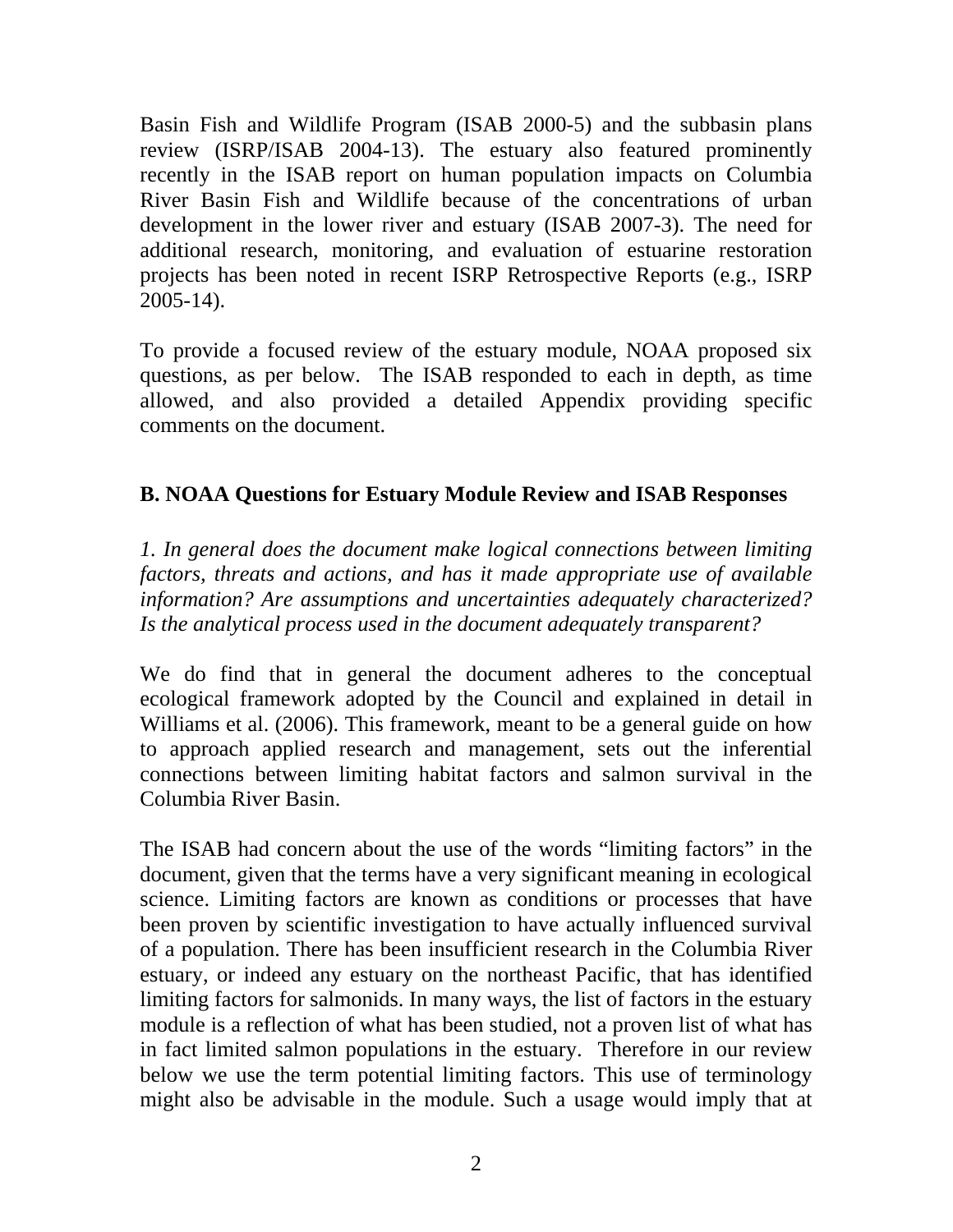least at some scale, within some range of values, the factor might be a limiting factor (as opposed to the other factors, which would not be limiting at that scale or range).

For some potential limiting factors, the ISAB found the document made well-founded connections between threats and actions. However, for others, because of gaps in our understanding of how the estuary functions to support Columbia River salmonids, inference and expert opinion was perhaps relied upon too heavily. The studies cited in the report show that mortality rates determined by tagging and predation by birds and non-salmonid fish are the only factors that have been quantified and hence amenable to numerical analysis. Micro-acoustic tagging studies of juvenile salmonid survival through the lower river and estuary, such as the Bonneville-funded Pacific Ocean Shelf Tracking (POST) and the Corps-funded NOAA Fisheries work, have only been implemented within the last several years, and thus the results have not yet appeared in the primary scientific literature. The other potential limiting factors, especially some of those relating to habitat (e.g., flow-related changes in access to off-channel habitat, Table 4-1), have not been studied enough in the estuary to develop quantitative relationships with survival. The ISAB realizes that professional judgment needs to be relied upon under these circumstances but points out that using a rather informal procedure to develop rating schemes adds another layer of uncertainty on top of the scientific uncertainty.

The ISAB was therefore concerned about the transparency of the process used to develop relationships, score factors and threats, and estimate possible survival gains from restoration. No information was given on who the scientists were that provided feedback to the contractor who wrote the report, they are simply identified as "area experts" (p. 3-1). An acknowledgment section should have been provided and would be useful in future drafts. The personal citations and telephone call references in the literature cited section (page 8-1 to 8-7) show that all regional estuarine experts may not have been involved in the process. How many scientists participated in the meetings, how were the final scores arrived at, was consensus reached, and were there any dissenters/minority opinions? A formal "expert" process such as the Delphi method (Ziglio 1996) was not used to develop group consensus on ranks or weights used on factors and threats in Table 4-1.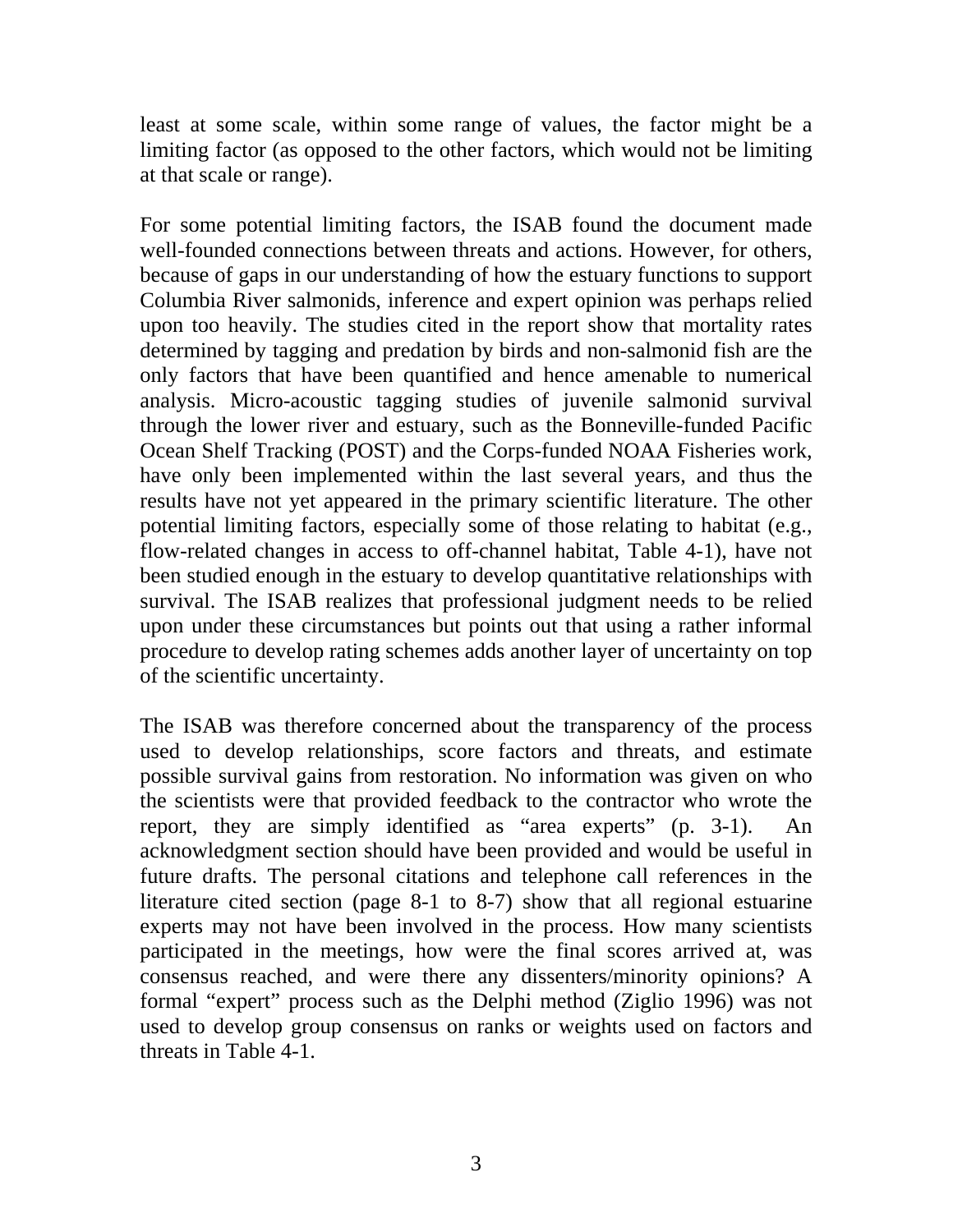In addition, some estuarine experts working on estuaries and salmonids on estuaries other than the Columbia River estuary were consulted (e.g., those working on the Skagit River estuary), and some literature references to other out-of-basin studies were cited. However, given the paucity of published information available from the Columbia River estuary, the ISAB suggests that a major think-tank process involving estuarine scientists from around the region might have provided more insight into methods for achieving an estuary recovery plan.

The module is a good summary of the importance of the estuary and the various factors that *could* influence production and diversity of anadromous salmonids in the Columbia River Basin. It is, however, a review of reviews as the authors of the report relied heavily on three internal agency documents – Fresh et al. (2005), Bottom et al. (2005), and NPCC (2004). These were considered key documents (p. 3-1), but a review of reviews generally does not meet ISAB standards as a scientific document. A review of reviews might be acceptable when citing generally accepted scientific knowledge. Where the science is weak and scarce, such as in the estuary, primary references are preferred so that the reader can get a sense of how reliable the science actually is. If there are few primary citations, caution is advised when applying the science to management questions. Other questions arise from citations to telephone conversations, citations without dates, and citations in the text but not in the references. This suggests that the module was not reviewed by prominent estuarine biologists at NOAA's Northwest Fisheries Science Center and was not written for a critical scientific review.

Chapter Four of the module describes a model of the estuarine ecosystem that is under development by the Corps of Engineers (Fig 4-1 in the module). Although apparently very complex, the model might supplement the expert opinion approach that was used to identify threats in the module. However, the model is no longer available on a public website and hence was not available for review.

#### *2. Have limiting factors and threats been completely and credibly identified?*

Chapter 3 outlines and discusses potential limiting factors that affect juvenile anadromous salmonids in the Columbia River estuary and plume. The included factors in the text and in the summary Table 3-1 are recognized in this draft and in other papers as important in the estuary. We believe the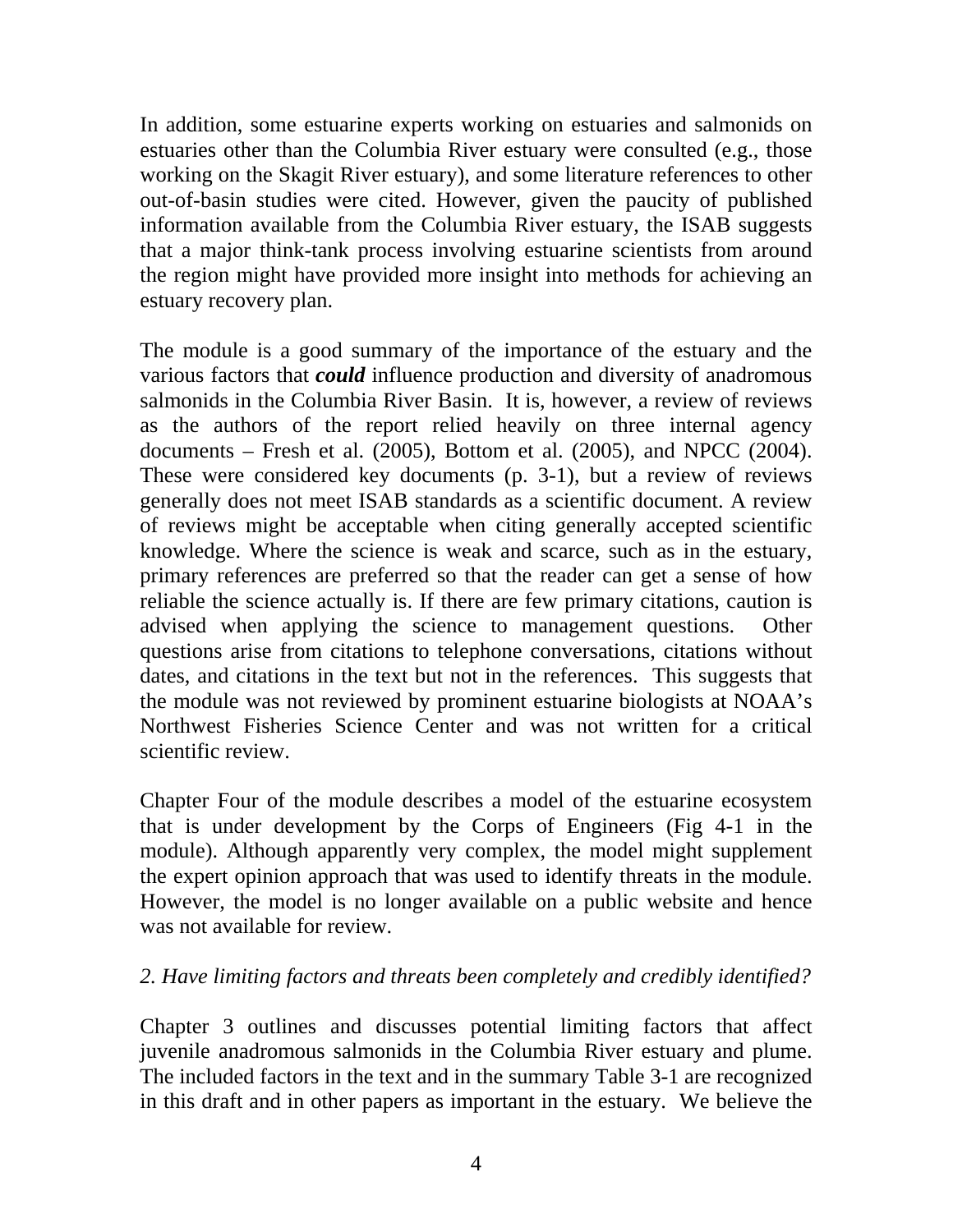major potential limiting factors have all been listed. However, some of threats of these factors have not been completely identified. Potential limiting factors that should receive more attention in the module are 1) climate change and temperature, 2) hatchery releases, and 3) impacts on adult salmonids.

Although climate change is addressed in the module (p.5-3) and water temperature is cited as a threat, we believe it should be more clearly recognized as a threat. With the extant trend of heated reservoir temperatures and climate scientists' predictions for even warmer water below Bonneville Dam, and increasing tributary temperatures, this will be a major limiting factor in the future, both for the survival of smolts as well as returning adults. The influence of increased water temperatures on predation rates by fishes is also a factor and was not discussed.

The recovery plans should recognize the potential for various factors to interact. Recovery may depend on summed or synergistic effects of several actions. For example temperature could interact in different ways with various types of restored habitat – for example increased water temperature might affect a transplanted eelgrass bed differently than a restored riparian habitat.

We believe more recognition should be given to the impact of large releases of hatchery fish as a threat to survival of wild fish. Although densitydependence between wild and hatchery fish was discussed and Competition and Predation are cited in Table 3-1 as potential limiting factors under Food Web-Related Factors, this issue deserves more attention in the module. If rearing habitat is limited in the estuary and massive pulses of large hatchery fish displace small wild fish, this could be a significant limiting factor. Disease transmission may also be a factor. We agree that this issue merits research. The future module that describes planned estuary research, monitoring, and evaluation (p. 6-5) will be a critical addition to the module.

The estuary module focuses on juvenile ocean- and stream-type salmonids, not on returning adults that also transit the estuary and are impacted by many of the same factors: flows, temperature, predation, disease, toxicants, etc. Steelhead kelts also pass through the estuary on their return to the ocean. Returning adults and kelts deserve more recognition in the module.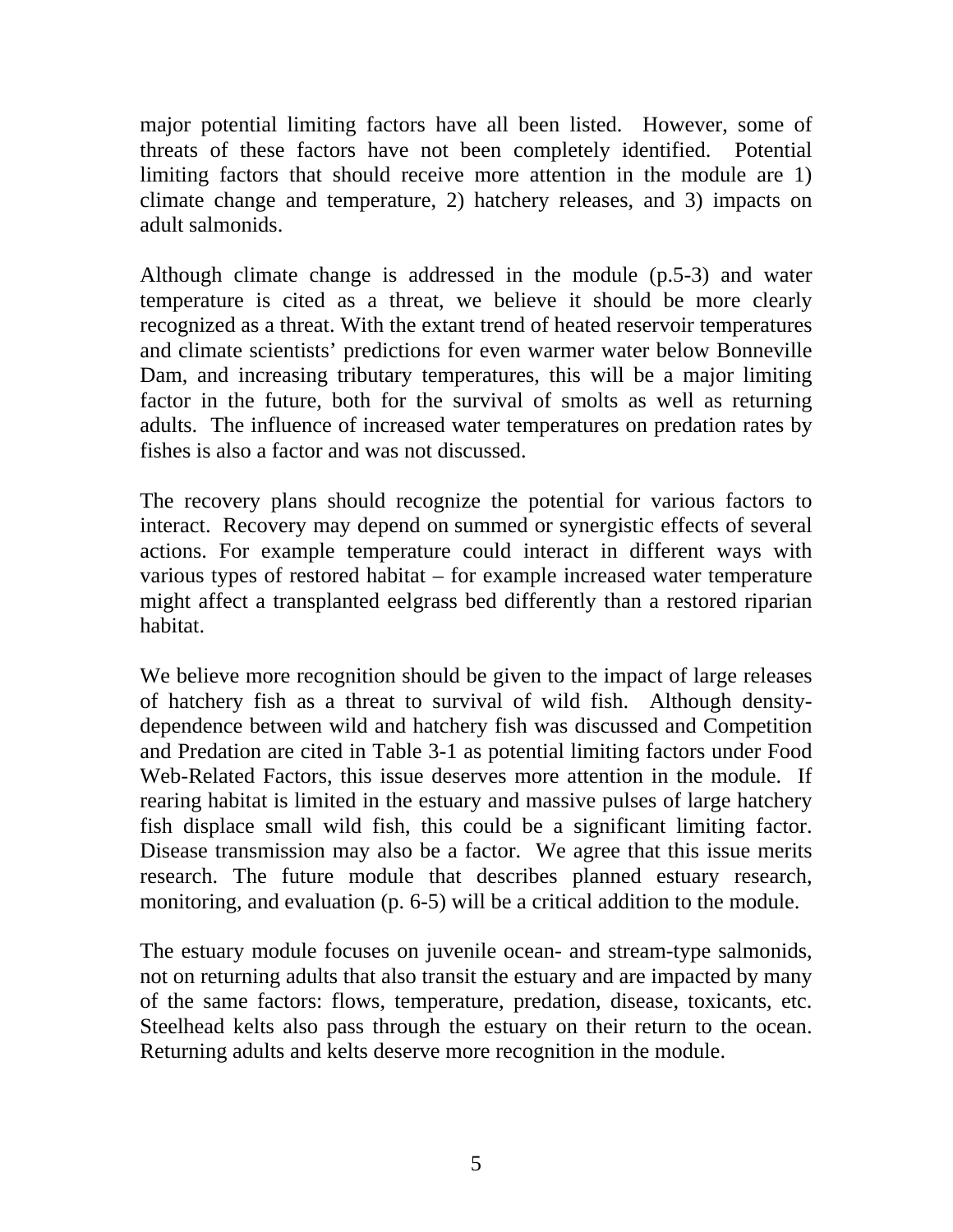*3. The module prioritizes limiting factors and threats. Is the approach to prioritization appropriate and do the rankings seem accurate?* 

The usage of the term "limiting factors" implies that there is a proven or strongly implied relationship between how much of one of their listed socalled limiting factors is present and either the abundance or survival (mortality) of the salmonids. To say that a factor limits salmonids in some way implies a strong relationship between the two factors, *at least at some identified scale.* For fish populations, many habitat factors can be considered limiting *over a wide scale*, because ultimately more habitat is usually better than less. But within a given narrower range of habitat variability that exists *or is realistically likely to exist*, some other more specific factors such as predation may actually be limiting. As an example, water temperature or flow-related estuary habitat changes, access to offchannel habitat, and plume changes all rated very highly in impact (score = 8). At a large scale, over orders of magnitude of variation in them, these are clearly potentially limiting factors. However, within a narrow range of the above factors as might exist today, and is likely to exist, native birds, fish, and pinnipeds might be more limiting, in that over the range of factors now existing, there might be a clearer, stronger correlation between bird, predatory fish, or pinniped numbers and salmon abundance and survival/mortality rate than would be found between abundance and mortality and the existing variations in habitat factors. Although predation might be easier to measure in the estuary compared to the complex effects of habitat, the ISAB recognizes that both deserve attention as potential limiting factors.

To adequately prioritize limiting factors, it would seem to be necessary to understand the nature of the mortality associated with the estuary that acts on salmonids as they pass through the estuary. That is, if one so-called limiting factor is the one that most clearly limits abundance or survival, it would be the higher priority factor. However, on page 3.1 the authors state that "Estimates of salmon and steelhead mortality in the estuary and mainstem are not well supported in the literature." On the next page we read "How much density-dependency is taking place in the estuary compared to the ocean is unclear." The shortage of information on mortality may change as tagging studies yield some meaningful results. However, without more specific information than is given in the document, it is not possible to clearly prioritize the limiting factors based on mortality. This seems to be the situation for the authors, in that there is very little range of variation in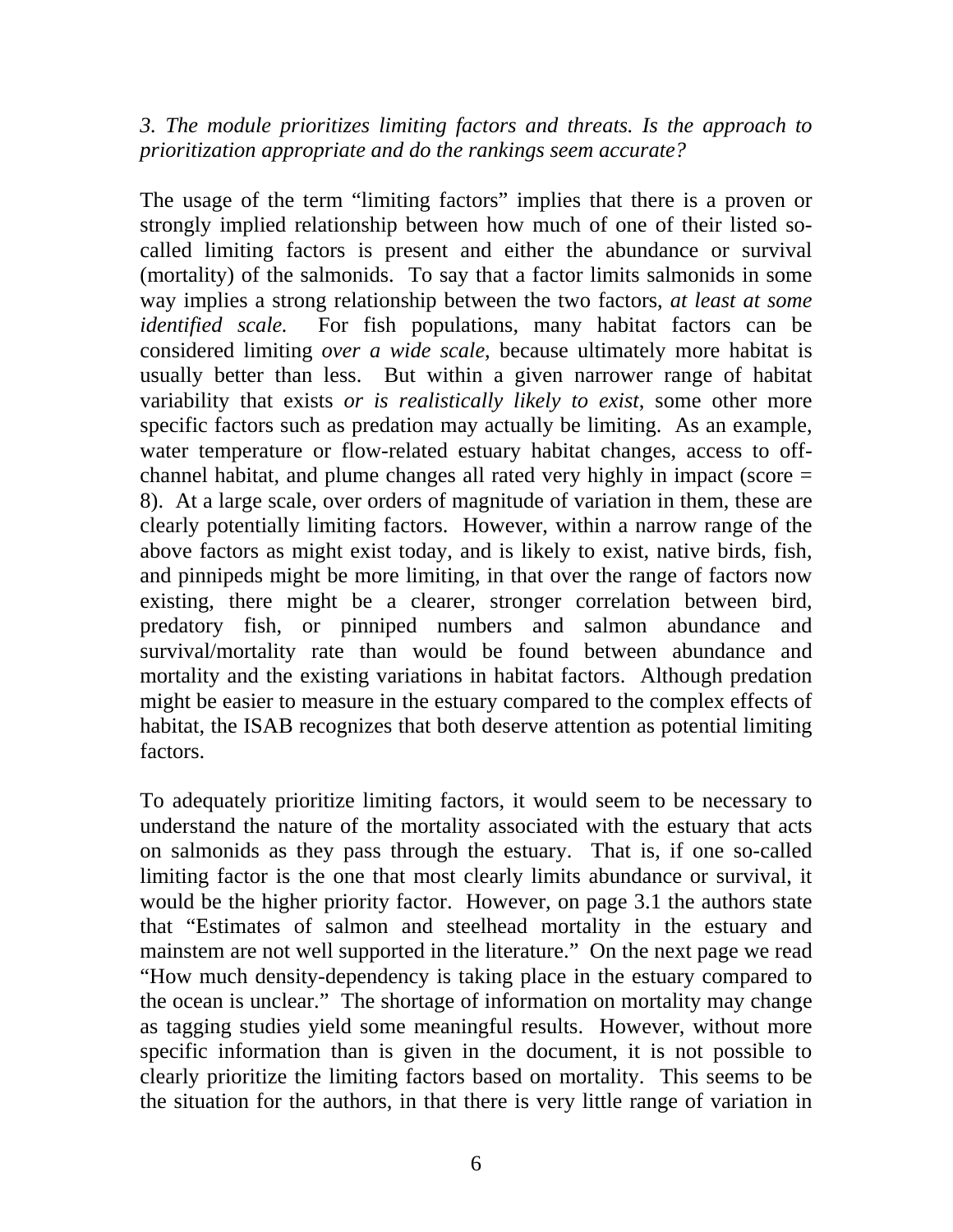ranked importance for most of the variables. Instead, it might be more desirable to prioritize them based on which would be *potentially limiting at which scale or over a certain range of values.* 

Beyond these issues, the items identified Table 3-1 seem to be the potentially limiting factors. However, it would be especially useful if an additional column were added to the table (on the right) listing the specific primary references that were used by the authors to identify each factor as a potentially limiting factor. The use of primary literature is often lacking, especially in this portion of the document.

*4. The recovery plan module establishes a target of 20 percent for improved survival of salmonids in the estuary and plume. The survival improvement target is intended to serve as a planning tool useful in characterizing the potential results of actions and was based largely on professional judgment (see 5-35 of the module). Does the module adequately characterize the development and utility of this target and its limitations?* 

As the module authors note, the analyses described in Chapter 5 do not fully represent the complexity of factors that influence salmonid survival. The intricacies of the relationships among the various threats and management actions as well as the uncertainties at each step of the analysis mean that the survival improvement targets should be viewed as planning tools only.

For example, the 20 percent target for improved survival of salmonids is proposed for planning purposes only and, as such, represents a hypothetical level of improvement that might be achieved under certain conditions. The authors characterize the development of this target as: "The 20 percent figure is based on overall estimates of juvenile mortality in the estuary, known mortality that can be attributed to specific threats, and professional judgment regarding the efficacy of the different management actions and the likelihood that constraints to their implementation can be overcome." (Estuarine Module, page 5-36) The authors further note the limitation of the 20 percent target in Appendix B (page 1) where they note that the target is not scientifically based but only represents a planning target that will be refined as survival improvement project proceed. The limitations of this target are further characterized by noting that although the targets are intended to be reasonable and plausible the targets could be refined following open discussion of technical, political, and social dimensions.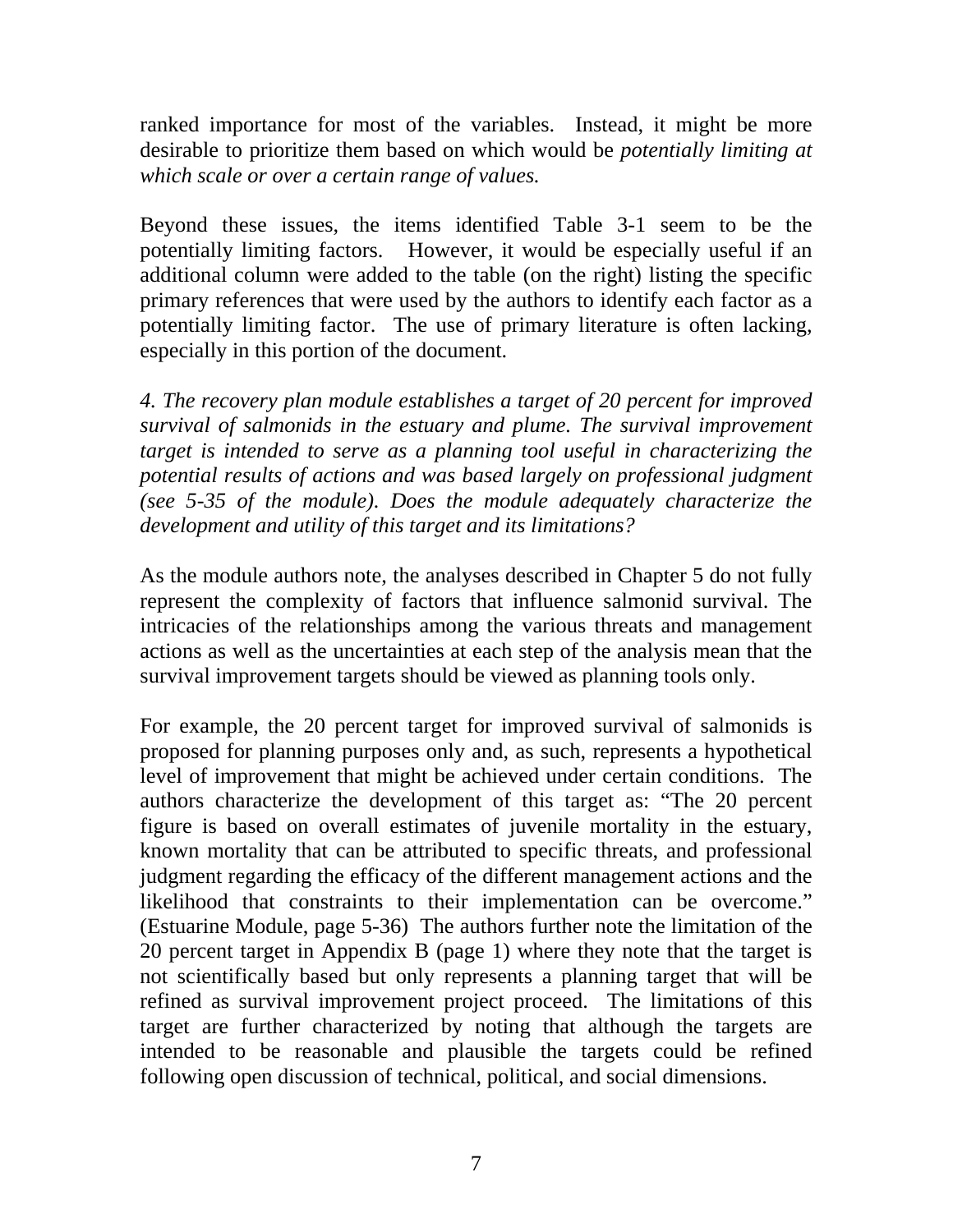There would appear to be a danger in exploring only one target amount for improved survival of salmonids. There is much uncertainty surrounding the establishment of the 20 percent target that other levels should be considered. A similar exercise with lower and higher target levels (for example, 10 and 30 percent) could better inform decision makers as to trade-offs under different scenarios. An additional important advantage of specifying multiple targets is to preclude automatic acceptance of one tentatively suggested value being accepted by all interested parties. The consultant apparently requested feedback from NOAA researchers on the target, and some of their scientists (not cited) said it was reasonable and accepted it as a plausible planning number. However, also according to the module authors, life-cycle modelers thought the number was too high. Results from the scientific literature on bird predation in the estuary and several years of unpublished results from micro-acoustic tagging studies were the main information sources.

A survival improvement target for the estuary and plume would be particularly difficult to develop for these two areas since they are not independent. Importantly, how will survival be measured within the estuary and the plume? By what techniques? This is a very daunting task that will have inherent variability. Ocean processes such as upwelling into and under the plume affect the estuary since nutrients are carried upstream in the salt wedge into the estuary proper. Variations in ocean conditions therefore have a strong influence on estuarine productivity and habitat conditions.

Ocean conditions are believed to play a major role in the run sizes and survival of salmonids. Estimates of ocean mortality often include mortality in estuaries, for example, estimates of SARs from Bonneville to Bonneville. To evaluate the import of the estuary, it seems necessary to study the relationship between estuarine and ocean survival. Are they positively linked, negatively linked (compensation), or independent? Partitioning survival among estuary, ocean, and in-river should be recognized in the revised module.

*5. The module proposes that the usefulness of the 20 percent target lies not in the number itself but in the distribution of the target across the various management actions as a way of characterizing the relative benefit of the different actions. Is the allocation of benefits among the actions and geographic locations credible and appropriately transparent?*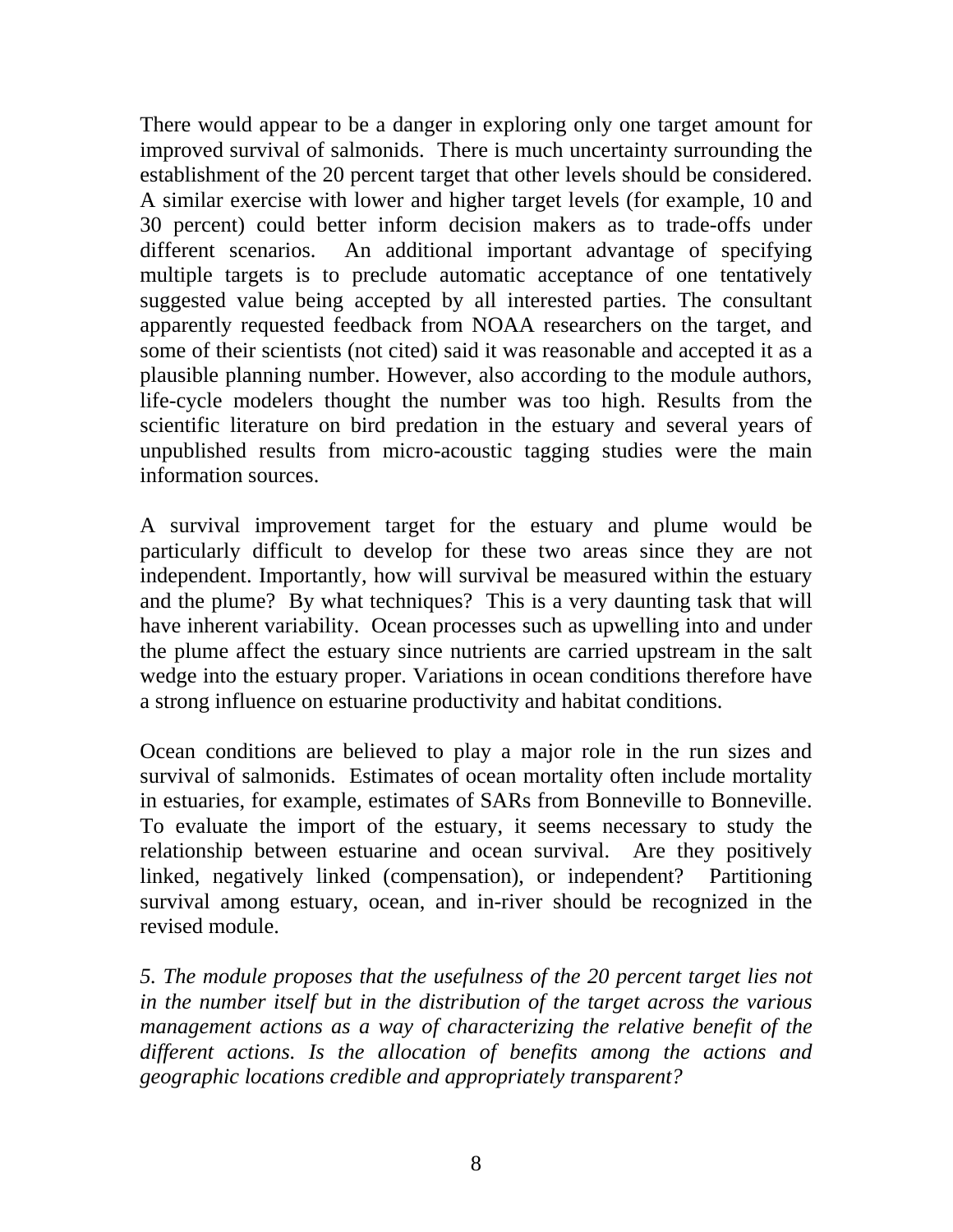The authors do a good job of describing the allocation of benefits through presentation of a series of tables. This presentation makes the allocation of benefits among the actions clear. The allocation is credible contingent upon one's acceptance of threats, management actions, and constraints that are clearly presented. The allocation benefits among the geographic locations should be more clearly described and justified.

The ISAB felt that distribution of the 20 percent target across the various management actions is overly simplistic. Wild juvenile salmonids display a rearing migration, moving downstream as they grow and hence benefiting from exposure to a sequence of habitat types and food, using them in a sizedependent manner. Therefore, improvement of survival from improvement of a potential limiting factor in an upper estuary habitat (e.g., restoration of riparian habitat in the freshwater tidal zone – 6 percent) would not be successful for the whole life cycle if a potential limiting factor in the lower estuary (e.g., disperse Caspian terns – 21 percent) was not done at the same time.

*6. As described on page 6-5 of the module, additional development is anticipated on a research, monitoring, and evaluation program for the estuary, particularly in terms of action effectiveness monitoring. Does the ISAB have any recommendations on developing such a program for the actions in the module?* 

The ISAB notes that the document states (p. 6-5) that as the estuary module was being completed a process was underway to identify (1) gaps between existing monitoring efforts and needed monitoring for the management actions, and (2) additional recommended monitoring activities to fill those gaps and thus ensure that the necessary monitoring is conducted to support all of the 23 management actions. Another module dealing specifically with monitoring is being prepared, and it would be more effective to read this document before answering this question. The ISAB also notes that an adaptive management approach (ISRP Retrospective 2007, draft) could be a way of using the results of action effectiveness monitoring in assessments of the various management actions listed in Chapter 5.

The ISAB also notes that a number of ongoing or proposed research, monitoring and evaluation (RM&E) projects in the estuary have been reviewed by ISRP recently and their comments are useful for development of an estuary package. The Estuary RM&E Pilot Project (2005-001-00) is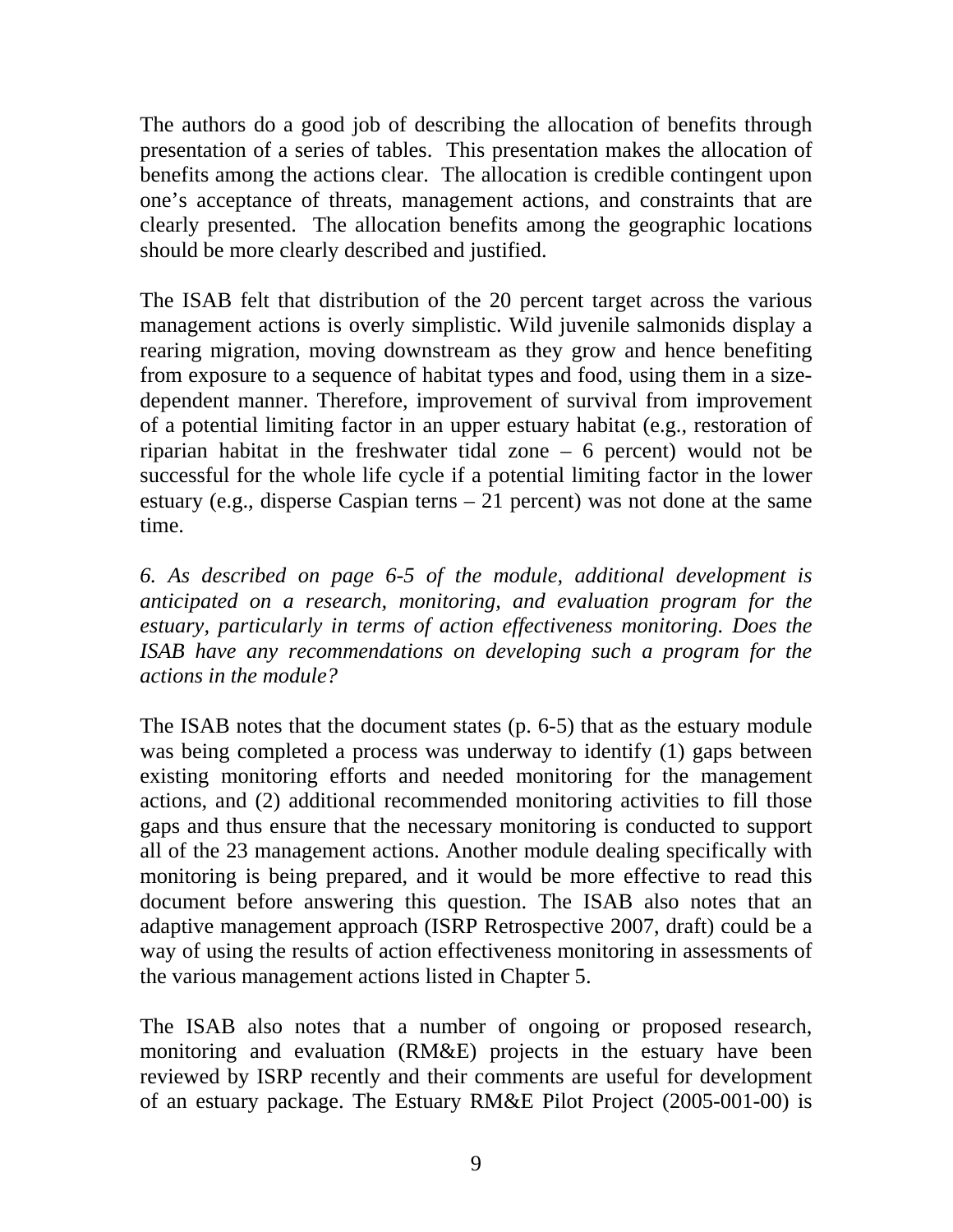intended to study the ecological importance to Snake River fall Chinook salmon of shallow water habitats in the 100-mile tidal freshwater reach of the Columbia River downstream of Bonneville Dam. In their review of the project, the ISRP (ISRP 2006a) reiterated the need for a larger scale investigation of habitats and their use by fish in the upper estuary. While not specifically addressing action effectiveness, the ISAB is of the opinion this research on ecological functioning in the estuary is required to support action-effectiveness work. ISRP (2006b) provides reviews of a number of projects that are relevant to development of an estuary module for RM&E in the lower estuary, e.g., Lower Columbia River and Estuary Ecosystem Monitoring, Effectiveness Monitoring of Estuary Restoration in the Grays River and Chinook River Watersheds.

We also suggest the authors consult ISAB 2000-5 for a comprehensive review of needed action effectiveness work as well as recommended RM&E work in the Columbia River estuary.

We re-iterate the need for coordination among the various groups involved in action effectiveness monitoring. There is a need to continue building a coordinated, integrated "estuary" program among the various funding entities and project sponsors. For example, how will the estuary module dovetail with draft Federal Columbia River Estuary Research, Monitoring, and Evaluation Program (Johnson et al. 2006) and integrate the ongoing or proposed projects? How the agencies select specific projects, how they will be coordinated with other agencies, and how they will conduct research on effectiveness (and on the impact of hatchery releases, for example) are all issues that need to be addressed.

#### **C. Conclusions**

The ISAB recognizes the estuary module is a framework plan that visualizes what needs to be done in the estuary over the next few decades and as such is a pioneering effort. Very few estuary management plans for salmonid habitat restoration have had such a broad scope. However, the module leans heavily toward management tools and not to science and therefore should not be couched as a scientific document. The ISAB was concerned about the transparency and credibility of the document and strongly suggests that future versions of the module:

• Consider and incorporate the ISAB's comments,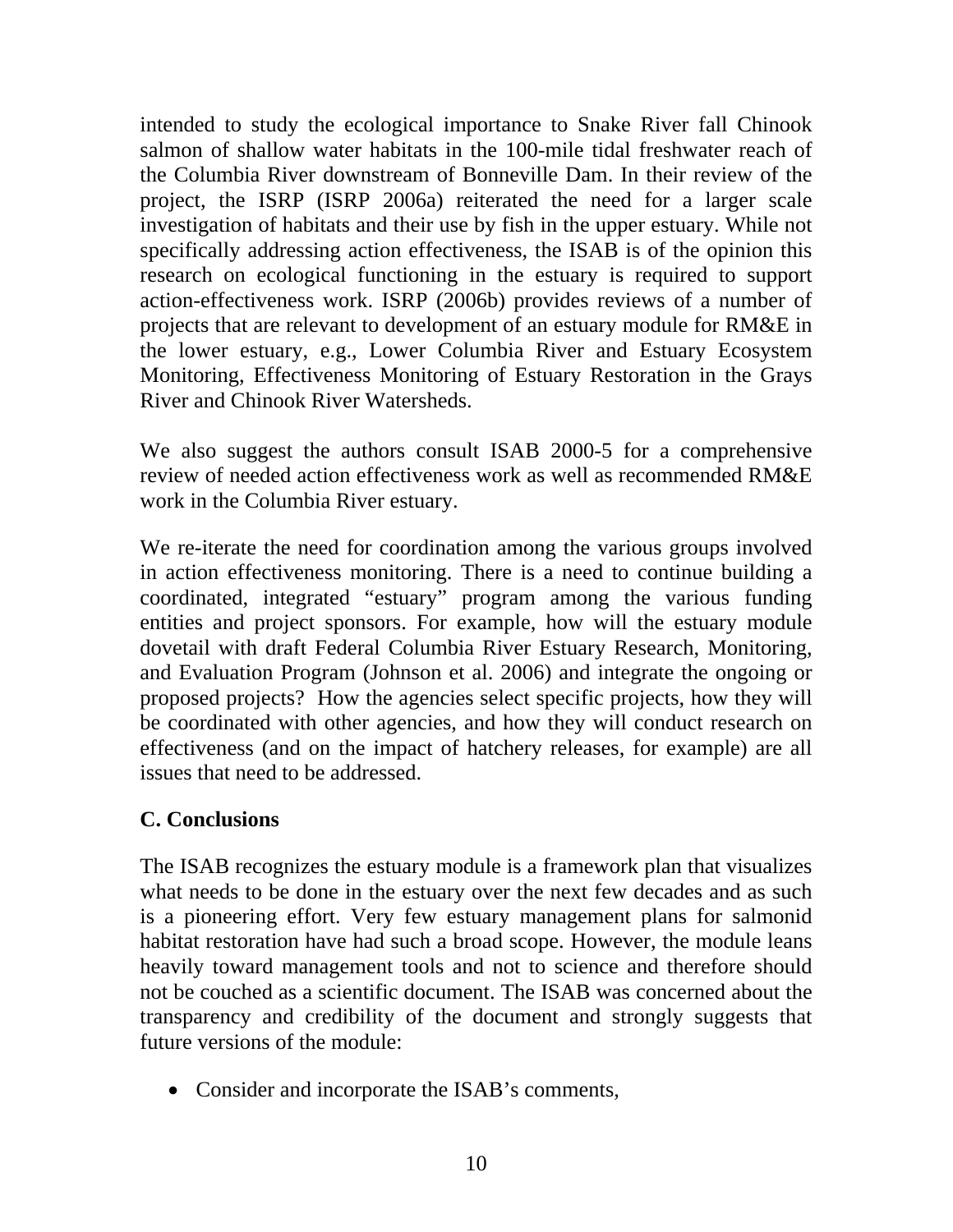- Acknowledge the scientists that provided input and review of the module,
- Use a formal expert opinion approach that involves more estuarine experts in the region,
- Provide more rigorous scientific documentation with a focus on primary literature,
- Highlight the interaction between estuary and ocean and indicate that, without long time series of data, ocean variability (e.g., upwelling, regime shifts) could mask the benefits of the recovery of estuarine habitat,
- Document the basis for the 20 percent increase in estuarine survival and how it will be measured,
- Prioritize selected restoration actions with multiple benefits even though fish responses may be difficult to recognize, and
- Incorporate an adaptive management strategy when designing RM&E and action effectiveness studies.

#### **D. References**

Bottom, D.L., C.A. Simenstad, J. Burke, A.M. Baptista, D.A. Jay, K.K. Jones, E. Casillas, and M.H. Schiewe. 2005. Salmon at river's end: the role of the estuary in the decline and recovery of Columbia River salmon. U.S. Dept Commerce, NOAA Technical Memorandum NWFSC -68. 246 p.

Fresh, K.L., E. Casillas, L.L. Johnson, and D.L. Bottom. 2005. Role of the Estuary in the Recovery of Columbia River Basin Salmon and Steelhead: An Evaluation of the Effects of Selected Factors on Salmonid Population Viability. . U.S. Dept Commerce, NOAA Technical Memorandum NWFSC -69. 136 p.

ISAB. 2000. The Columbia River Estuary and the Columbia River Basin Fish and Wildlife Program. ISAB Report 2000-5.

ISAB/ISRP. 2004. Scientific Review of Subbasin Plans for the Columbia River Basin Fish and Wildlife Program. ISAB/ISRP 2004-13.

ISRP. 2005. Retrospective Report 1997 - 2005. ISRP Report 2005-14.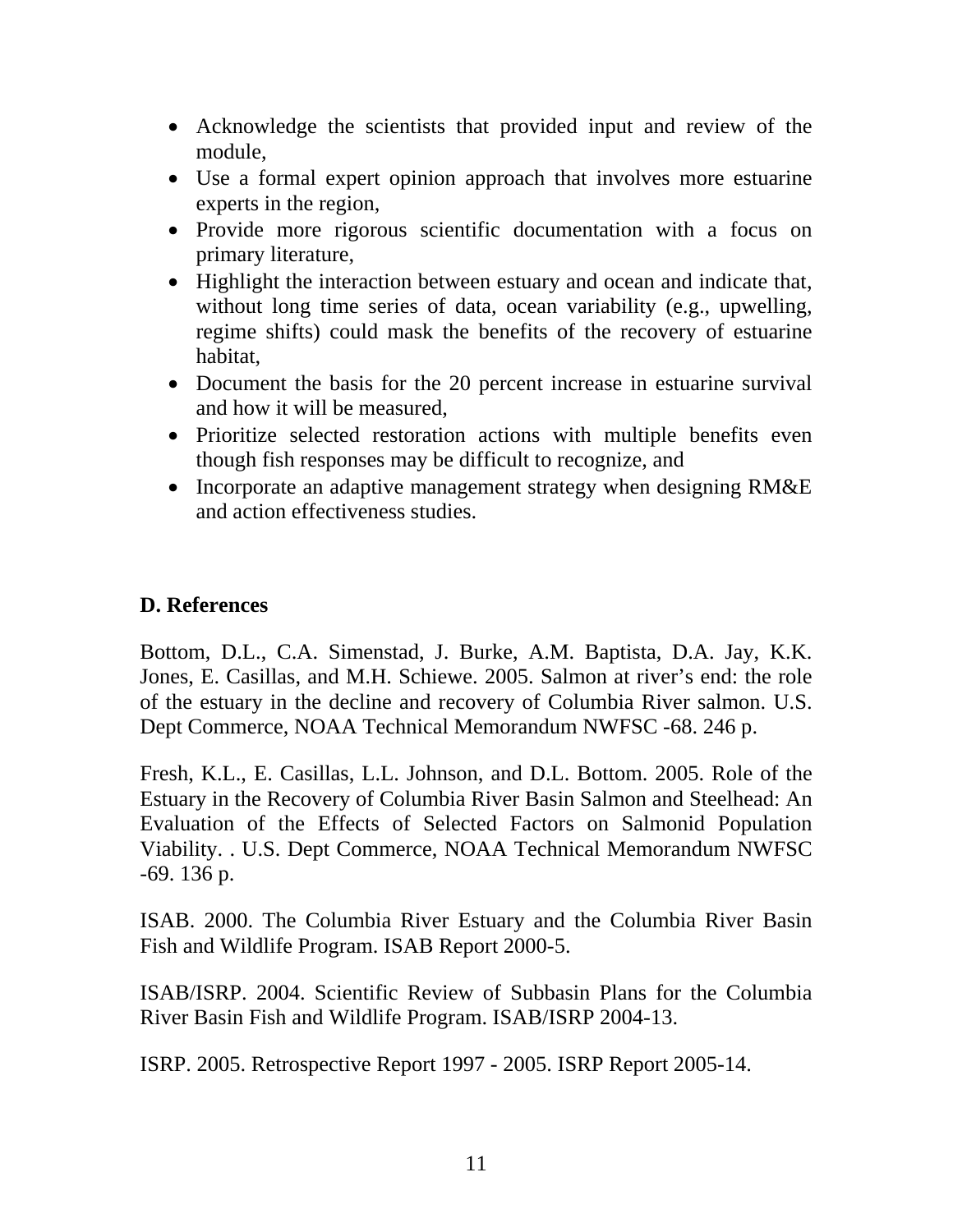ISRP. 2006a. Response review of FY 2006 Proposal, Estuary RM&E project. ISRP Report 2006-2.

ISRP. 2006 b. FY 2007-09 Final Review of Proposals. ISRP Report 2006-6.

ISAB. 2007. Human Population Impacts on Columbia River Basin Fish and Wildlife. ISAB Report 2007-3.

ISRP. 2008. Retrospective Report 2007. (in preparation)

Johnson, G.E, H. Diefenderfer, B.D. Ebberts, C. Tortorici, T. Yerxa, S. McEwen, J. Leary, and J.R. Skalski. 2006. Draft Federal Columbia River Estuary Research, Monitoring, and Evaluation Program. Prepared by the Pacific Northwest National Laboratory for Bonneville Power Administration in conjunction with NOAA Fisheries and the U.S. Army Corps of Engineers Portland District and collaboration from the Lower Columbia River Estuary Partnership.PNNL-SA-49519. (cited as a work in progress).

NPCC. 2004. Northwest Power and Conservation Council. Mainstem Lower Columbia River and Columbia River Estuary Subbasin Plan.Chapter II, 1-3. May 2004.

Williams, R.N. editor. 2006. Return to the River: Restoring Salmon to the Columbia River. Elsevier Academic Press, Amsterdam. 720 pp.

Ziglio, E. 1996. The Delphi Method and Its Contribution to Decision-Making p. 3-33 in Adler, M., and E. Ziglio (Eds). Gazing into the Oracle: The Delphi Method and Its Application to Social Policy and Public Health. Jessica Kingsley Publishers, London and Bristol, Pennsylvania. 252 p.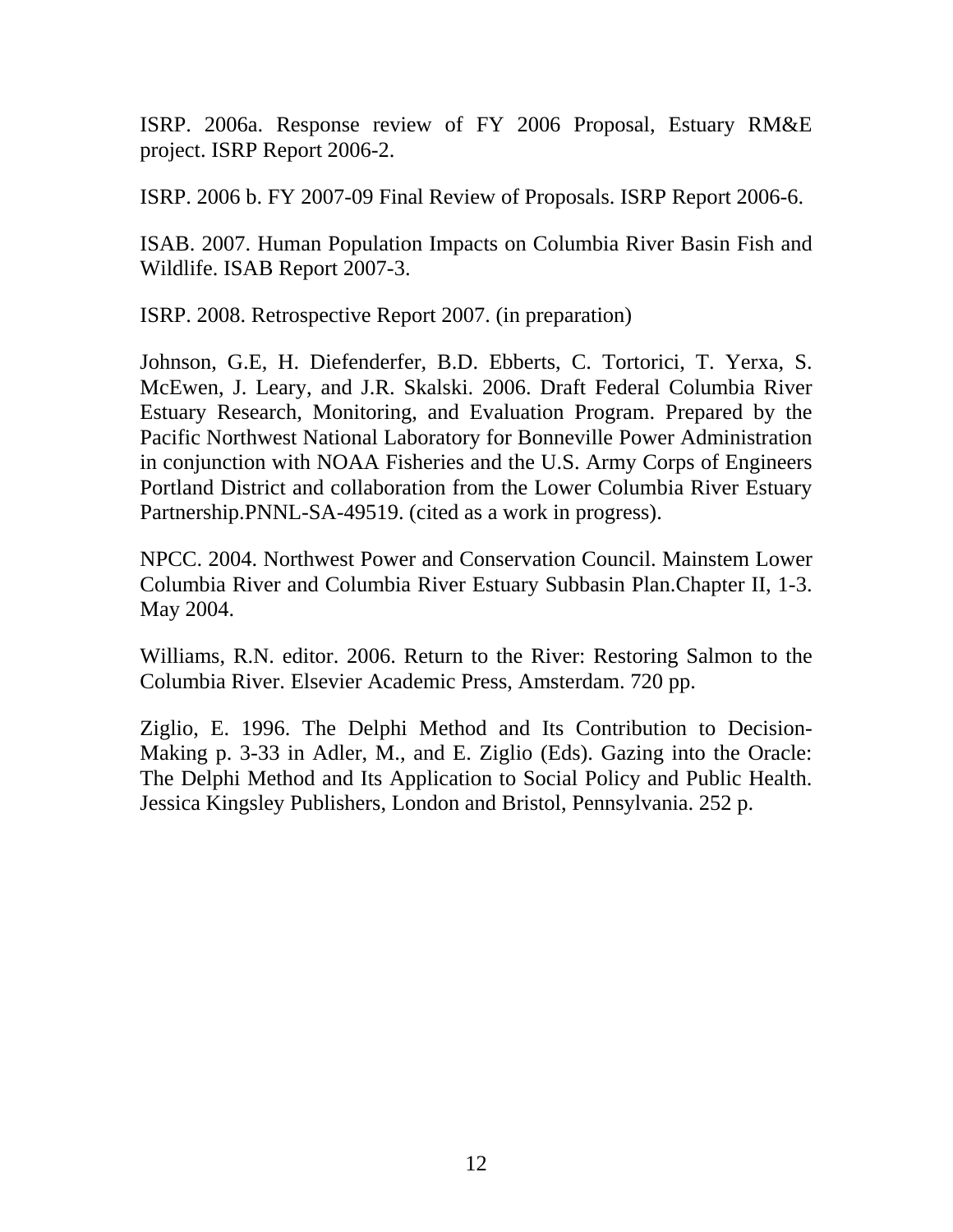#### **E. Appendix**

Please note that the comments below are examples and are not comprehensive.

#### **Executive summary**

Page x - ocean Chinook tend to spend longer times in the ocean than streamtypes (is this from Rich 1925? Healey 1991?).

#### **Chapter 1**

p. 2 - according to the figures here the estuary has decreased 15% in area and elsewhere in the document "about 20%" is given (Chap 3, p. 3). Was any consideration given to percent change in volume of the estuary (especially at different elevations, related to habitat availability?

p. 8 - salmon have survived in the Columbia River for much more than 4000 years!

#### **Chapter 2**

p. 1 - third line, insert "anadromous" before salmonid.

p. 1 - second paragraph concerning juveniles released within the estuary and plume return in greater numbers, is this from Solazzi et al. 1991? Also what is the specific reference for Casillas 1999 (only general reference to a Symposium Proceedings is given)?

p 2 - the authors state 65-75% of returning adults are hatchery fish. It would be helpful to focus on wild fish at this point in the document. Later on (page 5-34) it is stated only juveniles of wild fish are considered in their analyses.

Is it correct then to assume that hatchery fish do not "count" toward recovery goals? If they do, then does this whole analysis have to be re-done using hatchery fish?

Since many of the studies of juveniles in the estuary in the past (i.e., pre-PIT tag days) have found it difficult to separate wild and hatchery fish, is it possible that much of our knowledge of estuarine ecology is in fact based on a mixture? E.g., see authors' comment on p. 4 –"Today juveniles tend to arrive in pulses and are more uniform in size" (these must be hatchery fish?).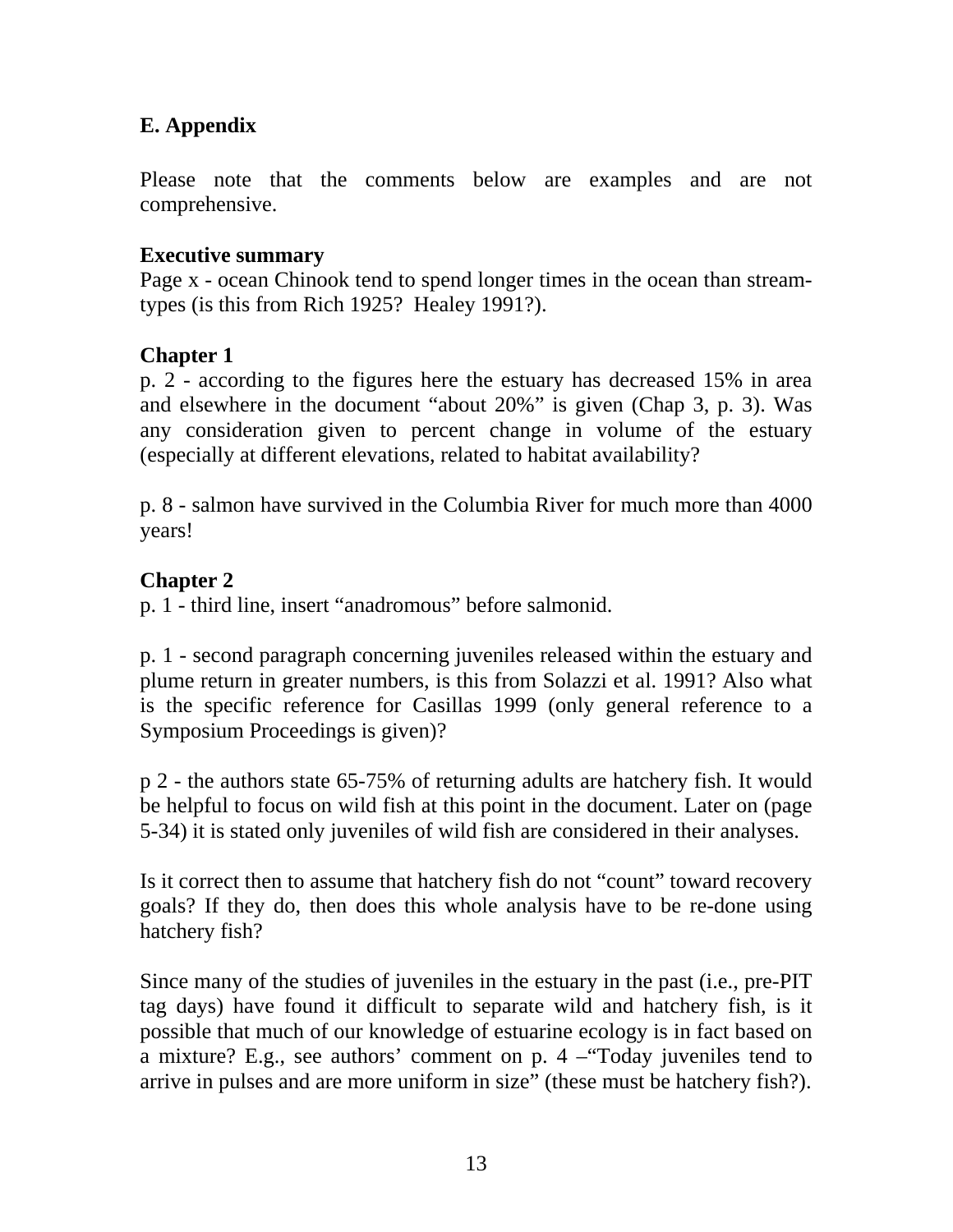-comment: predation is really the only factor with hard data that applies to mortality.

p. 3 - are the data on pike minnow predation behind pilings now published? (The citation from Casillas 2007 is a phone call.)

#### **Chapter 3**

p. 1 – how was EDT used and how much reliance was placed on the mortality estimates (18-58%) derived via EDT?

p. 2 - Within the estuary, partitioning of survival among reaches in the estuary from the recent acoustical estimates would also be relevant to assess where mortality was highest and where actions may be more effective.

p. 5 (and also Chapter 7-5) - References on the importance of off-channel habitats to stream type salmon and steelhead are needed. Why is breaching dikes and levees important for stream-type Chinook in the estuary? Documentation for protecting high quality off-channel habitats is needed.

p.6 (and also CRE-10, page 5-38) - How will sea level rise in the estuary affect tidal flooding, shallow water habitats, dike removal, and restoration efforts? Mr. Trask said that continental uplift will counteract sea level rise. Please provide a reference relevant to this region.

p. 7, Executive Summary - Do Schabetsberger et al. (2003) state that the plume is more important as a feeding area than offshore waters? Figure 4 shows that *Cancer* megalopoe are common in frontal areas, not zooplankton as cited in text.

p. 11, last line – insert "less" before susceptible.

p. 13 – mortality estimates are given for bioaccumulation toxicity but not short term toxicity. This section is somewhat confusing because aren't PAHs bioaccumulated too?

p. 14, Figure 3-4: please indicate where the "confluence" and "hatchery" are located.

p. 15 and 16 – was a formal and structured method (e.g., Delphi or similar) used in the meetings of experts that developed the scores for potential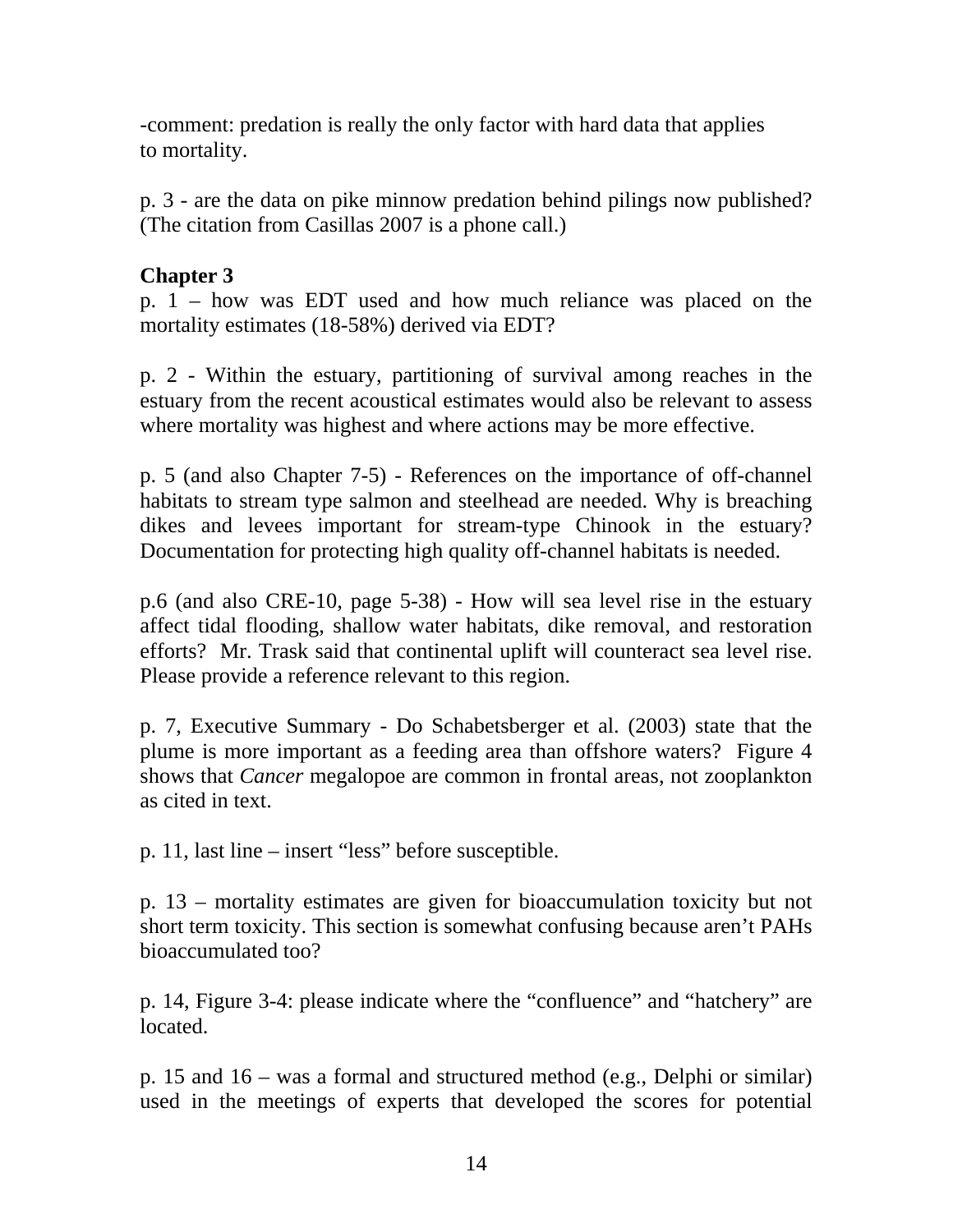limiting factors and other metrics? How many persons participated? How were the final scores arrived at, was consensus reached, and were there any dissenters/minority opinions?

#### **Chapter 4**

p. 1 – can a reference be provided for the USACE model?

p. 4 – why not cite IPCC 2007 instead of IPCC 2001?

P. 4- 6: "Ocean-type juvenile salmonids are affected by sediment-related changes in habitat in the estuary. Stream-type juveniles are affected by reduced turbidity (which can increase predation) in deeper waters in the estuary and plume" – ocean type would be affected too as they migrate through the estuary and into nearshore waters.

p. 7 – is there any directly mortality to juvenile salmonids from dredging?

p.10 – this is the first place in the document where cumulative effects are explicitly mentioned. Can the authors give any perspective on the importance of cumulative effects approach rather than factor-by-factor approaches to threats?

p. 10 – comment - Beamer et al. 2005 deals with intra-specific competition not inter-specific competition.

#### **Chapter 5**

p. 1 – how will this recovery plan be integrated with an estuary management plan (we assume there is one but it is not referred to)?

p. 5 – the statement is made "….hydrosystem operations that affect estuarine habitat are unlikely to be addressed in recovery plans being developed for upstream areas of the Columbia River Basin." Is the present draft document designed to try and remedy this? It is a key issue.

p. 5 – as per above comments, more detail on scoring methods are needed.

p. 35 – unlike the factors and threats, only one group was apparently involved in developing and reviewing the 20 percent survival improvement number. Is this correct? Are there any plans to discuss the 20 percent figure with the people who developed the threat scores, etc.?